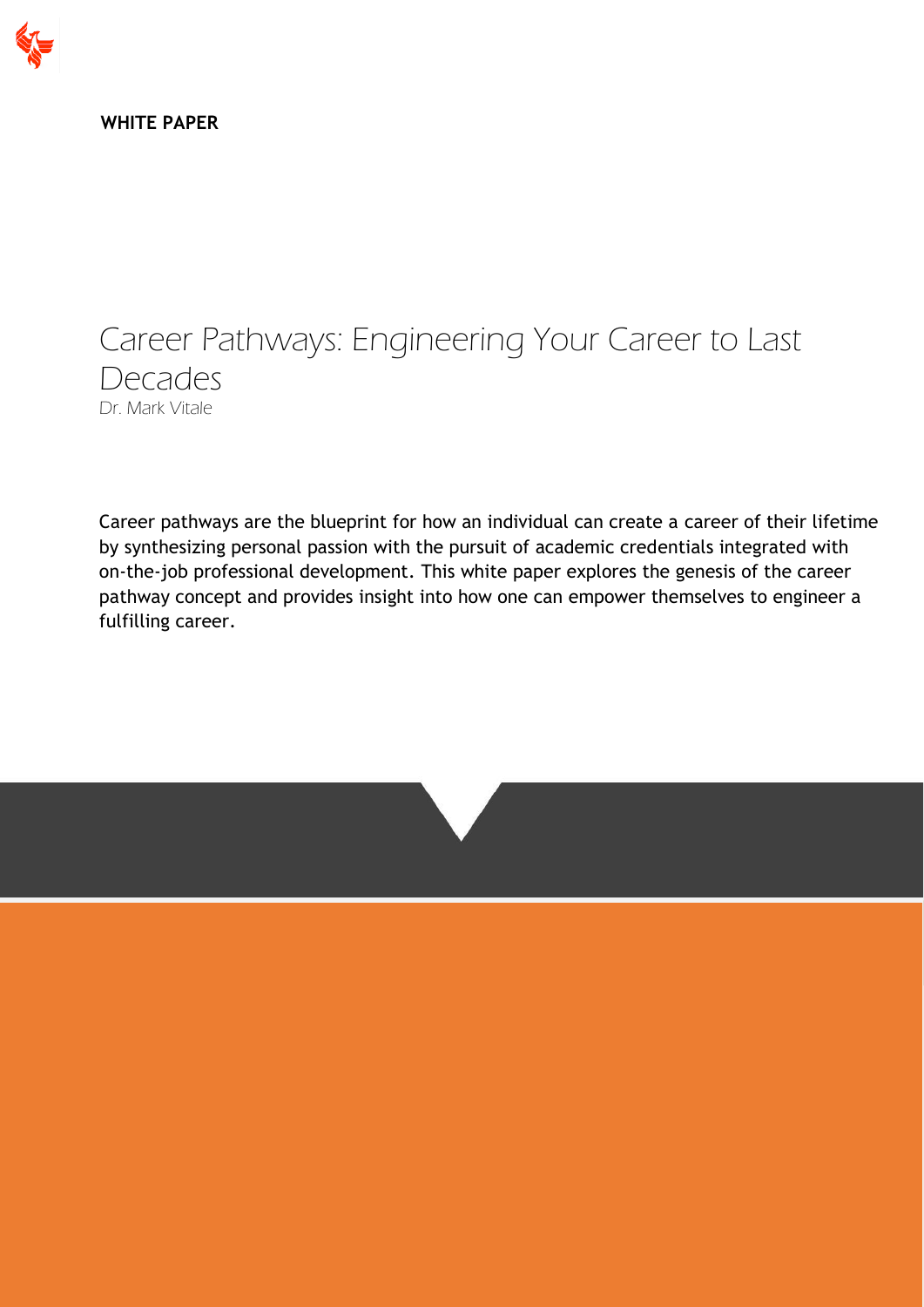#### **Contents**

|                | Opening a path                     |   |
|----------------|------------------------------------|---|
|                | What is a career pathway?          |   |
|                | Why use a career pathway?          |   |
| $\overline{4}$ | Using career pathways to re-career | 4 |
|                | All pathways are not created equal |   |
|                | About the author/References        | h |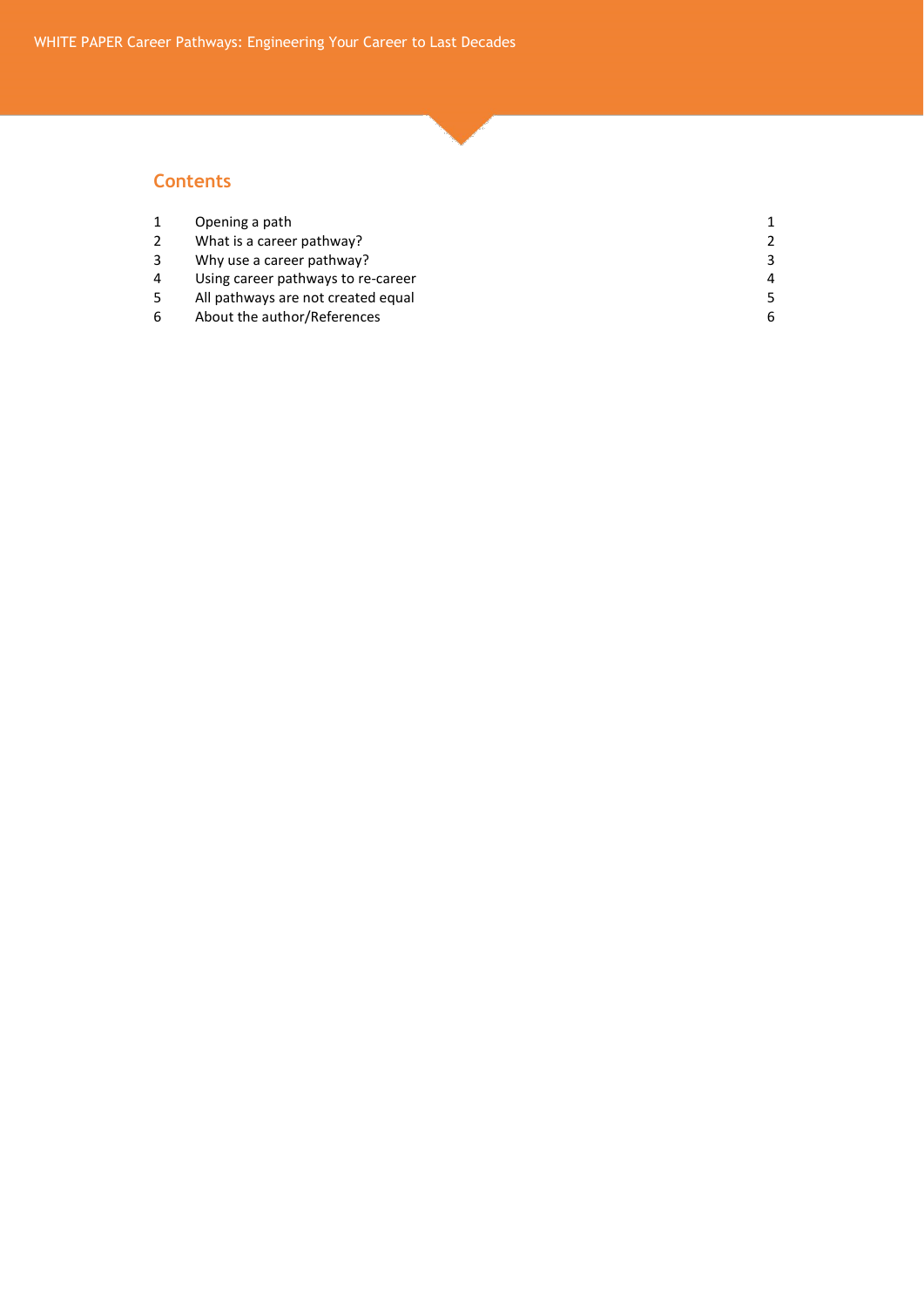## **1 Opening a path**

Imagine wanting to pursue advancement in a high growth, high demand industry like healthcare, business or cybersecurity. There is increasing demand for workers who can fill skilled occupations within these fields but many Americans today don't know how or where to get the education, training and experience to move forward with such a career.

The solution lies within a cooperative initiative called career pathways that are presently being developed through collaborative initiatives between institutions of higher education, industry training providers and employers.

## A career pathway integrates credentials, knowledge and experience into a dynamic blueprint that helps an individual can create a career of their lifetime.

If an individual identifies their personal passion and then combines it with the pursuit of recommended academic credentials integrated with on-the-job professional development, a life-long professional journey can begin!

By utilizing a career pathway, an individual can transition their personal perspective away from working at a job to a paradigm of integrating a complex network of professional roles, responsibilities and credentials that help one grow within their selected industry. This white paper explores the concept of a career pathway and provides insight into how one can empower themselves to engineer a fulfilling career.

## **2 What is a career pathway?**

A career path showcases a life-long progression of education, training and jobs that form a sequence outlining short- and long-term career goals one can expect in a specific industry.

Career paths typically refer to either a path through an industry or, on a smaller scale, one's path through a specific organization. In its simplest iteration, the career pathway approach targets occupations with a lot of job openings and works with employers to grow a pipeline of skilled workers. For example, if a worker's goal is to become a principal, a typical career path would first identify the education and credentials one would need to obtain a teaching job. As one gained experience in the classroom, an effective career pathway tool could potentially outline administrative credentials one would need to acquire in order to move to the next milestone position. The pathway would then repeat its information as it outlines the steps to follow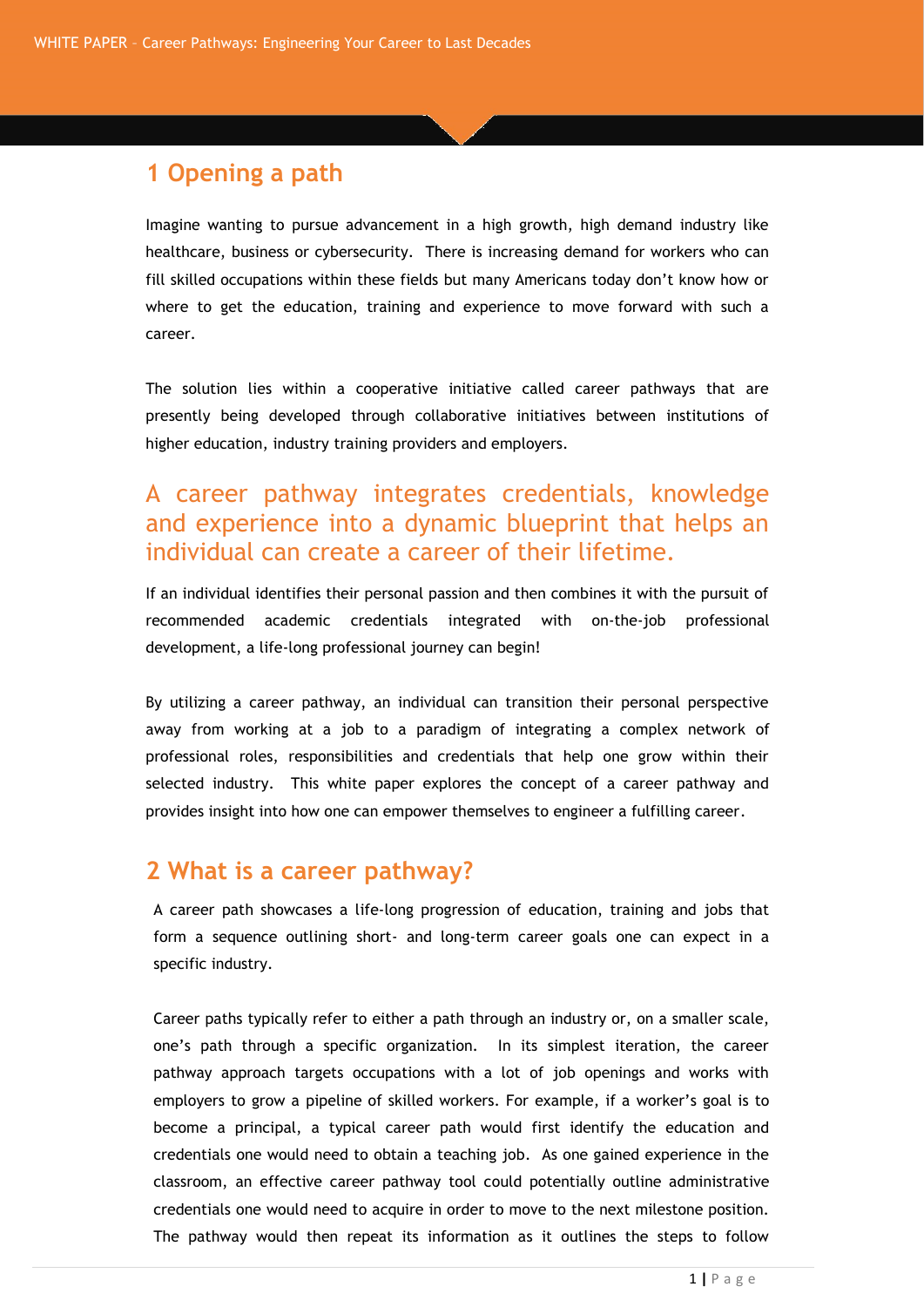between subsequent milestone positions until the ultimate role – in this case a school principal – was achieved.

Guided by practical career milestones, the effective and well-designed career pathway will approach its goal by connecting progressive levels of education, training, support services, and credentials. It is common to find career pathways across different industries to be diverse and unique, showcasing unique needs of the industry they represent. However, there are some commonalities among many including three essential features of most career pathways, which often feature:

1) Multiple entry points, so that individuals can begin their career path at the most appropriate skill level and not necessarily always at "entry level"

2) Multiple exit points so that individuals have several options to re-enter the workforce at various milestones and easily return to further their education when they're ready either between jobs or simultaneously while they are working

3) Well-connected and transparent education, training, credentialing, and support services to facilitate progress along the pathway and ensure participants can get credit for their education and experience in the future (Clarkson University, 2020).

In addition to these three common characteristics, many well designed career pathways will also integrate these following four key functions that are made available to anyone utilizing the pathway:

1) Quality education and training leading to credentials which can be recorded as objective and measurable gains in relevant skill

- 2) Consistent and non-duplicative assessments of participants assets and needs
- 3) Support services and career navigation assistance
- 4) Employment services and work experiences

A career path showcases industry-specific jobs a worker will need to secure in order to achieve one's ultimate career goals within the discipline, but this movement doesn't always have to happen in a straight line or linear fashion.

Career paths traditionally imply vertical growth or advancement to higher-level positions, but they can also include lateral (sideways) movement within or across industries. There's simply no universal blueprint or timetable for climbing the career ladder. It is dependent on a variety of things. This is where perhaps many people may become frustrated.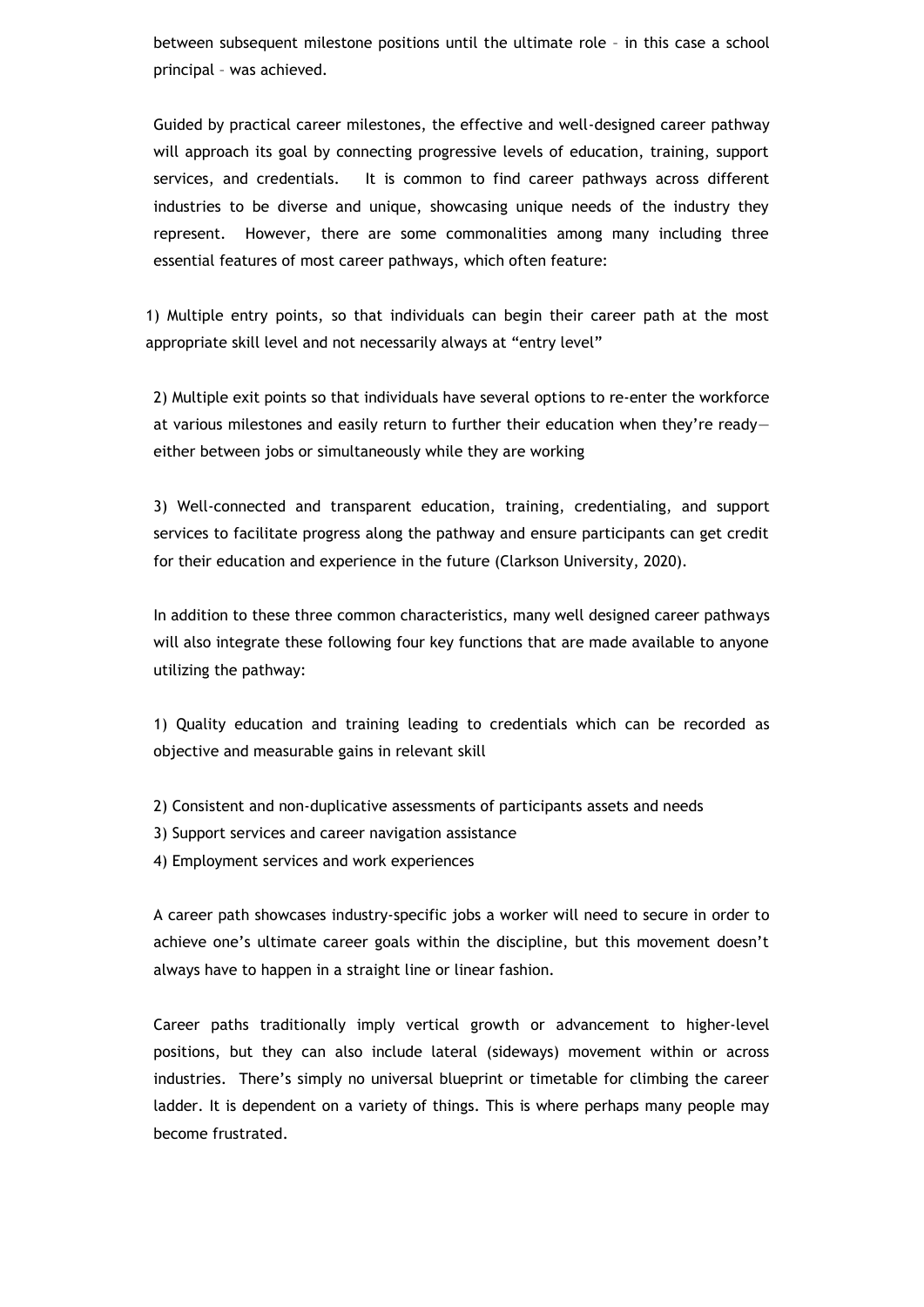Career paths traditionally imply vertical growth or advancement to higher-level positions, but they can also include lateral (sideways) movement within or across industries. There's simply no universal blueprint or timetable for climbing the career ladder.

Even though on paper a career pathway often invokes the notion of a linear flow from milestone to milestone, in practice movement a worker may find themselves potentially skipping levels based on market demand, moving laterally due to employer dynamics, or even moving backwards along the pathway in certain situations. Professionals who have achieved the top job on one career pathway may be able to leverage transferable skills or networking strength to transition to the middle or top of another career pathway as well.

When properly designed, career pathways are a collaborative undertaking among community leaders, industry, institutions of higher education and training providers. K-12 school systems can also be involved depending on how early a community determines to begin engaging potential workers. For example, certain cybersecurity roles require Department of Defense clearances which can take a significant amount of time to obtain and only if the applying worker does not have any criminal offenses (such as underage alcohol possession). In this case, it makes sense for a career pathway to be integrated into a K-12 curriculum and begin preparing students with an interest in this field

From a collaborative partnership of community, industry and education leaders, career pathways for key industries are designed showcasing milestone jobs that – with the proper accumulation of credentials, training and experience – lead to higher paying milestone jobs. It is critical that the pathway is sufficiently developed so as to support individuals along the way, coordinating with employers and providing crucial guidance. Each step allows the participant to gain a marketable skillset and credential, preparing them for the next job on the career path (Clarkson University, 2020).

#### **3 Why use a career pathway?**

Why would any working adult benefit from investing the time to prepare a career pathway? For one, it can support advancement in both one's career and in higher education. There are lots of options for individuals to follow in the modern workplace, so identifying the optimal array of education, training, certification and employment can take some effort. A career pathway is a blueprint that helps align all the opportunities that are available to support an individual in reaching his or her goals.

The rapid diffusion of disruptive technology during the past ten years has resulted in a professional environment that depends on a skill development system that is poorly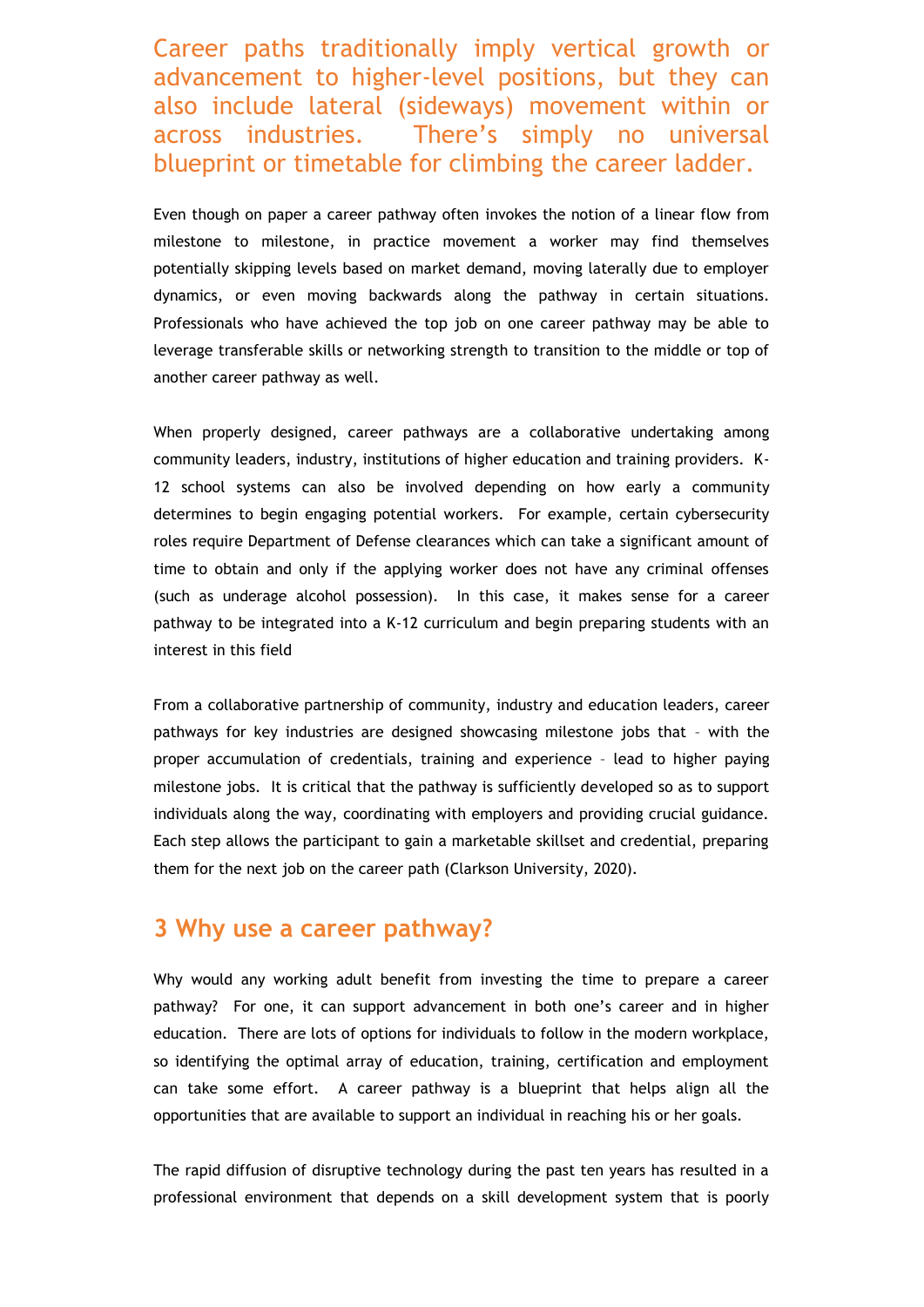aligned to provide adequate training and support for anyone looking to enter a skilled occupation.

The rapid diffusion of disruptive technology during the past ten years has resulted in a professional environment that depends on a skill development system that is poorly aligned to provide adequate training and support for anyone looking to enter a skilled occupation.

The fact is, most of the skill development systems that are utilized today were designed for a time before two-thirds of jobs required at least some education and training beyond high school. Combine this with a working population that lack access to career guidance results in significant confusion about how training, employment and the wide array of postsecondary options fit together. It's important to also not forget that working adults who seek professional advancement often have to also maintain their current employment while simultaneously raising a family.

Demystifying how an individual can move from an entry level to more skilled position within an industry is the true benefit of a well-designed career pathway. Simply put, career pathways link your college education to industry needs leading to jobs that are in-demand while offering pathways for advancement. A career pathway does not feature current position openings like a job board. Rather, they showcase a map of options broken down into phases. Each phase showcases education, training and credentials one needs to achieve in order to successfully gain economic mobility and opportunities within an industry. In addition, a career pathway will highlight employment common in each phase as a milestone within one's journey along the pathway.

## **4 Using career pathways to re-career**

A Bureau of Labor Statistics survey of baby boomers found that they had an average of 12.3 jobs from ages 18 to 52.2 Changing jobs is expected, and sometimes those changes will involve different types of positions in various industries. Some career paths have a few ups and downs and some people even plan a move down the career ladder (2020).

In addition, expectations surrounding work and work-related opportunities continue to change as well. According to Anne Fulton, author of The Career Engagement Game and founder of Fuel 50, there has been a fundamental shift in power between workers and organizations as a result of talent shortage in skilled professions. This power shift means that works have more authority in designing their own professional environments. There has been a significant impact for employers: Up to 86% of employees leave a job due to a lack of forward momentum in career development.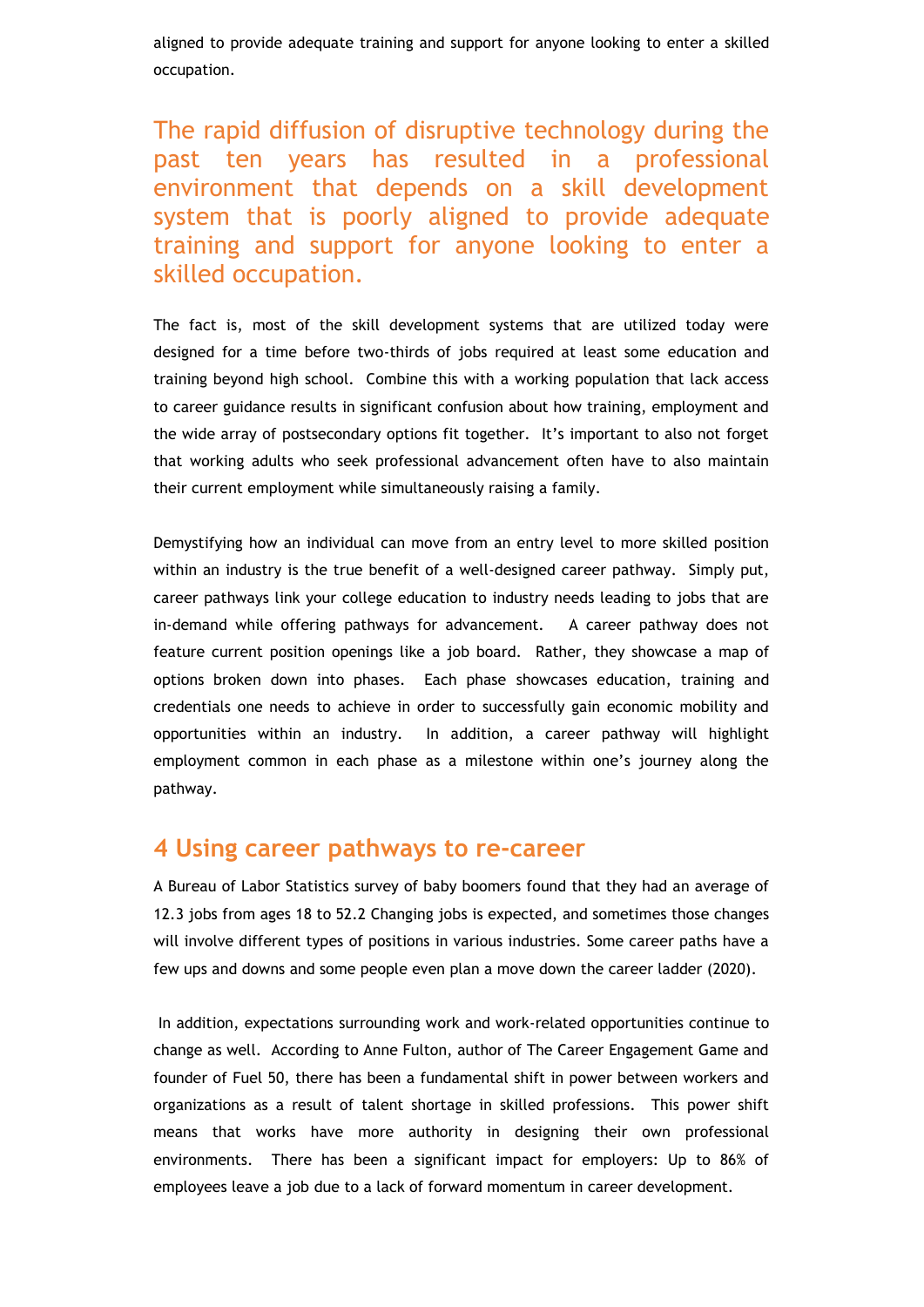As one looks to younger workers the situation only becomes more significant. According to McKinsey research, a full two-thirds of millennials are expecting more effective career-development opportunities more effective and extensive than what previous generations received. In addition, 70 percent of workers are currently working in jobs that have been fundamentally transformed by automation. Up to 375 million workers globally are forecast to be displaced from their present position by 2030 due to automation.

According to McKinsey research, a full two-thirds of millennials are expecting more effective careerdevelopment opportunities more effective and extensive than what previous generations received.

The implications of this are clear. Employers and employees alike need effective collaborative partnerships to be initiated and sustained among institutions of higher education, training providers and industry. The best way to future-proof both sides of the employment equation are for the worker and the employer to tap into talent pipelines established by the utilization of effective career pathways that outline industry specific professional trajectories (Obrien, 2018).

#### **5 All pathways are not created equal…**

A well-designed pathway is a true collaboration between a community, industry and providers of training and education. The tool itself needs to be unique and reflect the specific requirements for the industry that it is supporting and this can make some career pathways longer than others. They also need to be flexible enough to accommodate the needs of a large population of potential workers seeking to follow the recommended paths. Not all workers move through their career at the same rate or in the same direction. Some people have deliberate, well-planned career paths. Others take things one job at a time, adjusting as their goals and preferences change. Either approach (or a combination of the two) can be successful and a career-pathway has to be malleable enough to accommodate both.

The responsibility for success isn't all on the pathway, though. A worker utilizing a career pathway must maintain some basic paradigms of thinking that exist beyond just the securing of a job. The worker must expand their canvas of professional development to exist across the decades that they will be working. To achieve this, here are a few common mindsets for workers to adopt as they integrate career pathways into their professional development:

• Always be willing to learn: The speed that the modern job market moves at is quick and today's workers have to be willing to learn and add to their skillsets. Workers also need to continually monitor what is trending for desirable skills and credentials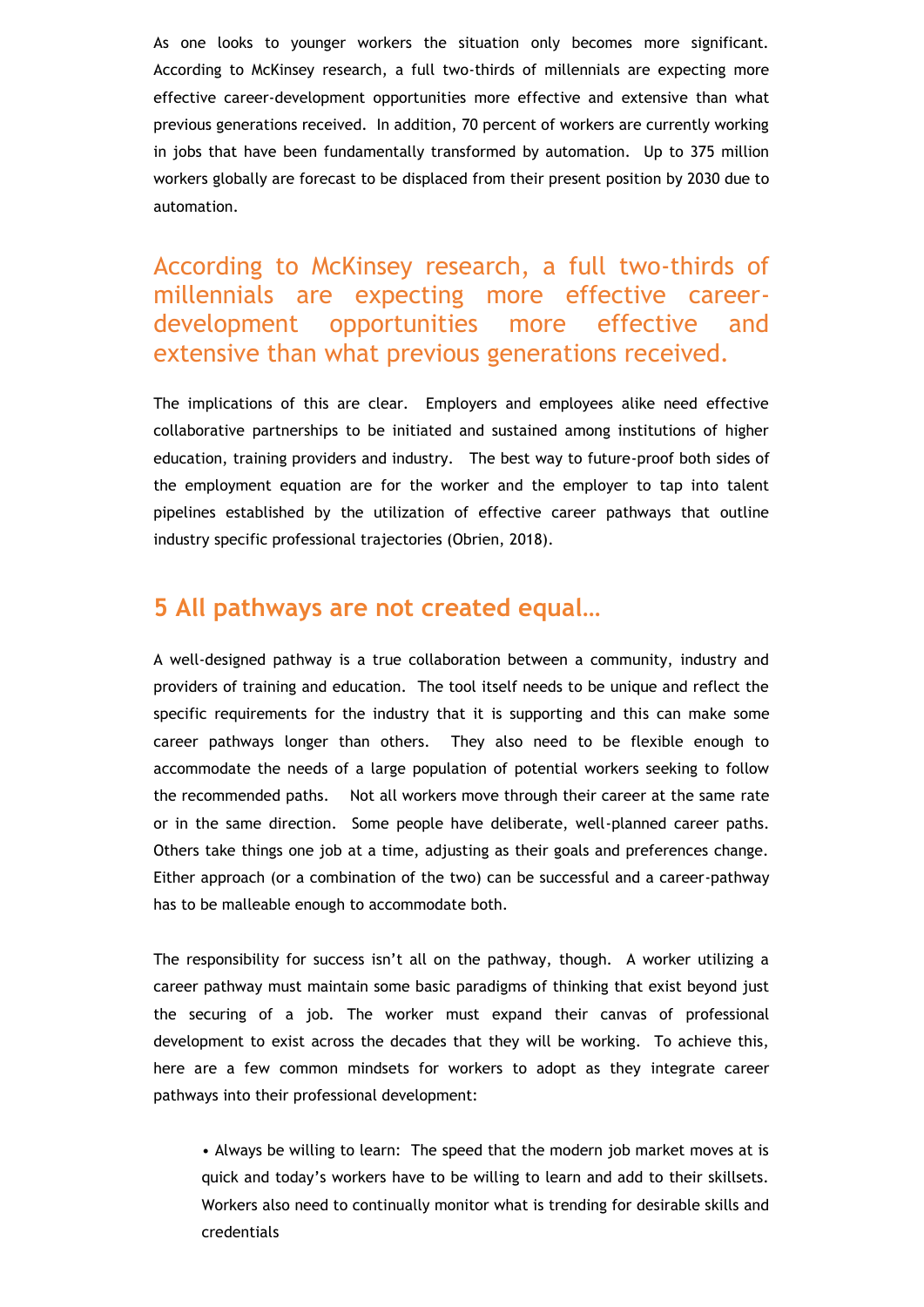• Always be willing to network: Connecting with your peers and leaders can help a worker identify new opportunities within the career pathway, even if a worker is not immediately interested or ready to transition to a new role you're not interested in job-hopping at the moment

• Always be willing to be flexible: Workers should have a firm vision of their end goal, but the interim steps to achieve it should not be as tightly held. Workers must stay open to opportunities and align professional development with personal interests while still remaining within the scope of the career plan.

• Always keep your own needs front and center: A career path is a general tool designed for everyone but individual strengths and skillsets vary so while one worker may elect to pursue a specific position to gain a specific proficiency, another worker may elect to follow a different path more aligned with her unique skills and talents.

• Always be willing to move laterally: Workers should embrace opportunities for lateral moves if it positions them to be noticed by leaders in the organization or the industry. Sometimes one division is simply more visible or critical from a leadership perspective.

A lateral move may also help a worker develop different skills or networking connections from their present position that will be valuable for upward mobility along the career pathway at a later date (Obrien, 2018).

As with any other tool, a career pathway is just a construct that depends on its user for effective deployment. However, it represents a synthesis of leadership from various elements that are responsible for developing the skills, education and experience of a community's workforce so – when developed and executed properly – can really provide structure and insight for individuals seeking opportunities to expand their own professional achievement and credentials. As of late, the inclusion of *rapid change conditions* in the lives of many has become component of the stress arc for navigating socio-environmental challenges.